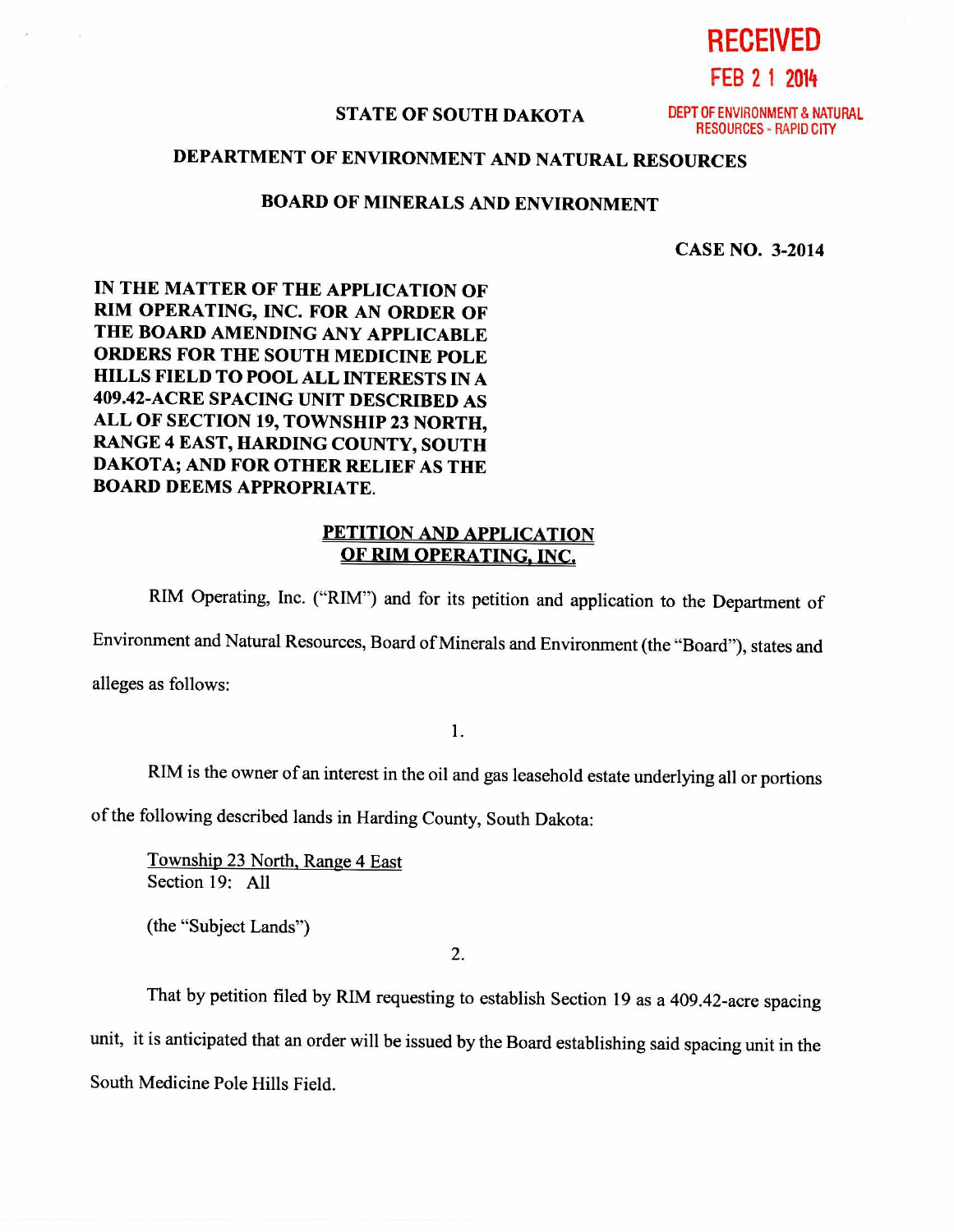That RIM hereby requests the Board authorize RIM to drill, equip and operate the Stearns 1-19 well as a vertical well in the "B" and "D" Zones of the Red River pool in the South Medicine Pole Hills Field within the Subject Lands.

4.

That there are both separately owned tracts and separately owned interests in the spacing unit comprised of the Subject Lands.

5.

That a voluntary pooling of the Subject Lands has not been accomplished.

6.

That Section 45-9-31 of the South Dakota Codified Laws provides as follows:

**45-9-31. Order pooling all interests in spacing unit-- Application by interested person—Notice and hearing—Terms and conditions.** In the absence of voluntary pooling, the Board of Minerals and Environment or the secretary, as applicable, upon the application of any interested person, shall enter an order pooling all interests in the spacing unit for the development and operation of the spacing unit, and for the sharing of production from the spacing unit. Each such pooling order shall be made after notice and opportunity for hearing, and shall be upon terms and conditions that are just and reasonable, and that afford to the owner of each tract or interest in the spacing unit the opportunity to recover or receive without unnecessary expense, his or her just and equitable share.

7.

That Section 45-9-32 of the South Dakota Codified Laws provides as follows:

**45-9-32. Order of Board of Minerals and Environment pooling all interests in spacing unit—Operation of well—Rights of owners to participate--Payment of expenses.** Each such